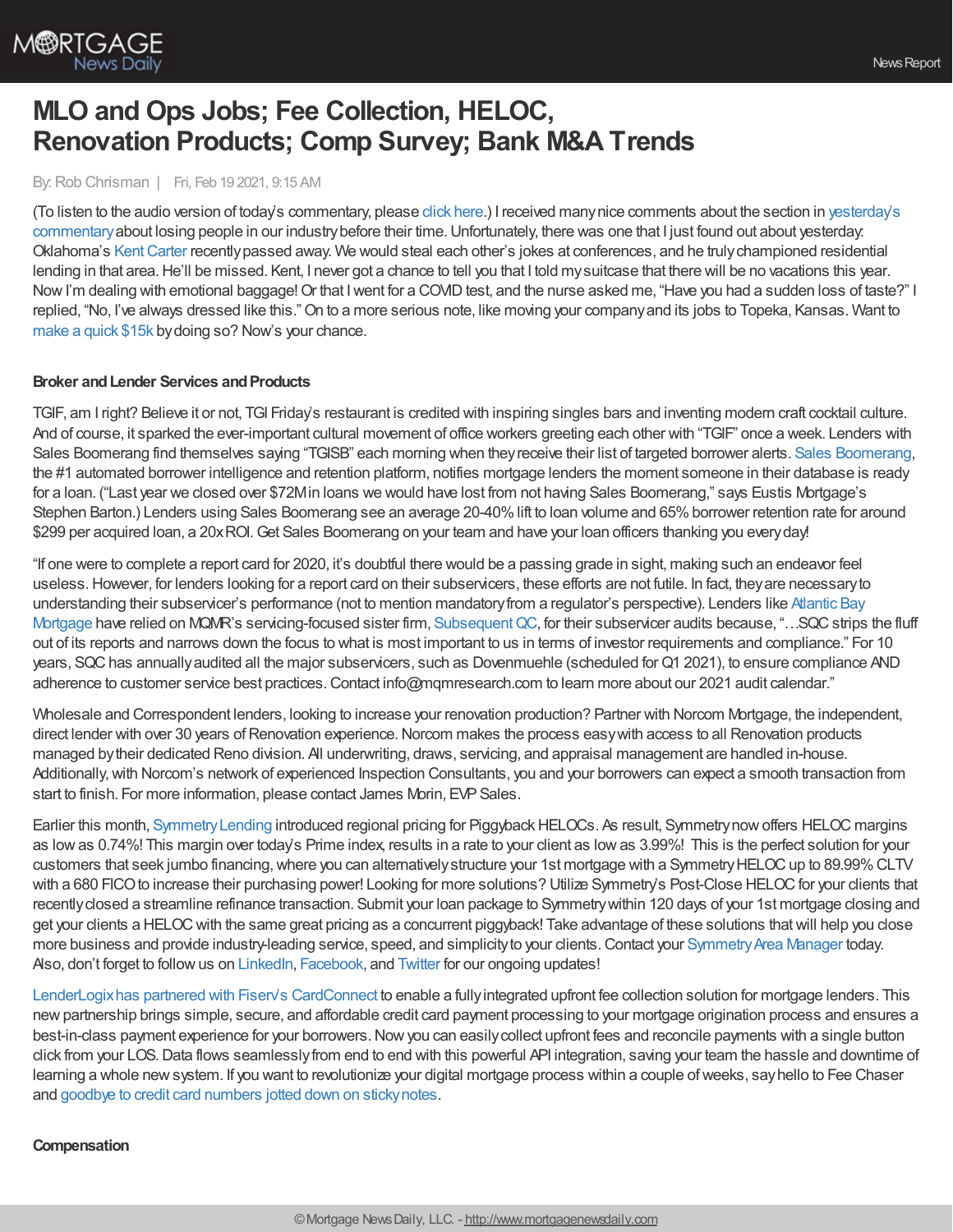

According to participants in STRATMOR Group's latest Operations Workshops, 22 percent of fulfillment staff incentives are based on a tiered dollar-per-loan basis. Manylenders also indicated theypaid hiring and retention bonuses to hire and retain the staff needed to keep up with demand.Howdid you handle the hiring needs of your companyfor 2020? Howdoes that compare to your peers, and will you change your approach in 2021? Participate in STRATMOR's 2021 Compensation Connection®Studyto get answers to these questions and more. The studyprovides compensation information for all roles unique to the mortgage industry, from sales to post closing for both Independent and Bank-owned lenders, and details on incentives and benefits paid.Get the most mortgage-specific compensation information available. Sign up to participate in the 2021 Compensation Connection® Study today!

## **M&A**

First, myapologies to John Hedlund, the COOof AmeriHome, for misspelling his name "Hedland" in this week's note about AmeriHome's acquisition.

This week we had the AmeriHome deal, and many in our industry expect more deals will be announced. Depository bank mergers and acquisitions are also worth a look. Areport from FJCapital Management predicts that the M&Amarketwill bounce back and increase significantly over the next 10 to 15 years. The report projects that the U.S., which currently has about 5K community banks, may have only half as many in 10-15 years, mostly because of mergers and continuing pre-pandemic trends. Some think that there will be a big change from 2019 to 2020. Looking back, data from S&PGlobal Market [Intelligence](https://www.wipfli.com/insights/articles/fi-covid-community-bank-manda-activity-slows) shows that 2019 was a good year for bank M&A. The first quarter of 2019 saw47 deals that totaled \$6.7B, leaving out SunTrust's \$28.3Bsale to BB&T. That number dropped to 39 deals in the first three months of 2020, worth a combined \$6.6B.

PCBB reports that, "Those 39 sales were the smallest number of closed deals in any quarter since 2011, when 33 banks changed hands in the first three months of the year. Price-to-book ratios were lower for 2020 deals than in 2019 too. The median price-to-tangible-book ratio was 156.3% in the first three months of 2020. By comparison, that number was 170.5% for the last three months of 2019, and 159% for 2019 as a whole."

As we sawyesterdayin the bond market, investors are becoming more and more inclined to believe that a recoveryis in the offing. Assuming the economyrebounds as the pandemic recedes, M&Ainterest and activityshould increase along with it. But the factors that make banks attractive targets will probablybe different than theywere in 2019. M&Abuyers will probablylook for particular criteria like banks with loan portfolios that did well during the pandemic, technological infrastructure & capabilities, earning capacity during a near-zero rate environment, and "excess" liquidity.

PCBB believes that, "The parties in bank transactions might ask: How well did the bank's loan portfolio perform during the pandemic? (What can we say, credit remains king.) Howup to date and firmlyembedded are a target bank's technological abilities? Like manyother office-based firms, banks have been forced into staffers working from home and helping customers do business virtually. Banks that have done that successfully, by leveraging technology to reduce overhead and increase customer self-service, will have a competitive advantage.

"Howstrong is a bank's abilityto earn, given that interest rates are near zero? All banks' net margins are under attack, and that probably won't change in the next 18 or so months. Banks that have managed overhead while proactivelydeveloping fee income will be more attractive than those that have not. Lastly, how much of the "excess" liquidity currently on the balance sheet is expected to stay? Banks that leverage the opportunities from PPPor look at longer-term trends in developing profitable relationships with strong core deposits are likely to be valued higher in a merger of equals."

## **Lender News**

[Rising](https://www.risingbank.com/) Bank, a digital bank delivering convenient access to market-leading financial products with some of the best available interest rates, has expanded its product suite to include mortgage loans and insurance. Rising Bank customers have also gained access to Zelle. Rising Bank has expanded into the [mortgage](https://www.risingbank.com/mortgage) sector to help homeowners with home loan options. "Whether customers are looking to buyor refinance, Rising Bank helps remove the complexity from home borrowing. With competitive rates and personalized service, Rising Bank offers customized financial solutions on an easy-to-use digital platform." Rising offers Agencyproducts in 13 states: Arkansas,Colorado, Florida, Illinois, Indiana, Iowa, Kansas, Kentucky, Missouri, Ohio, Nebraska, Oklahoma, and Tennessee.

Bee [Mortgage](https://www.beemortgageapp.com/) App, the first app built for an exclusive mobile mortgage experience, successfullyhit the first raise mark of its Seed round. Additionally, the Bee Team has been thrilled to watch their brand awareness increase with over 3,500 organic downloads generating quality mortgage leads for its banking customers. "Woman and minorityfounded bylicensed real estate agents and mortgage pros along with a team experienced in mobile app development, systems automation, AI/ML and blockchain technology, Bee is on a mission to make homeownership more accessible and affordable. Bymobilizing the mortgage experience, Bee is disrupting the mortgage market for a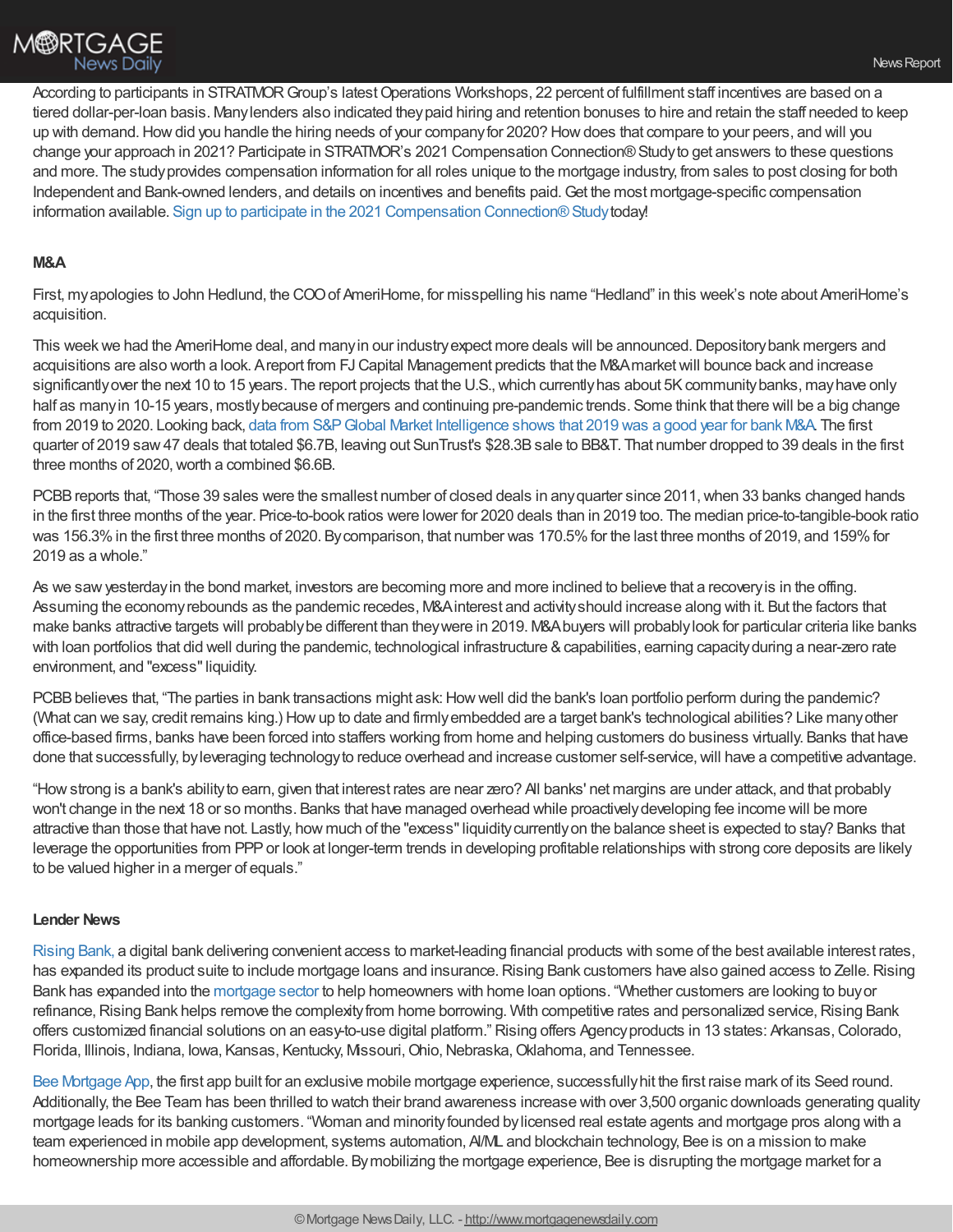# generation of young, first time buyers in the market today."

But it can be argued that human lead generation is the mother's milk of MLOs. For example, Keller Williams has its Keller Williams Home Buyer Lead Program. And United [Wholesale](https://outfront.kw.com/training/the-lead-generation-model-your-ultimate-guide-to-business-growth/) Mortgage (UWM) created Referral Connect that allows brokers across the countryto share their referrals with other brokers. "Just provide the borrower's contact information, choose a broker from the list provided, and we'll automatically send an email from you to the referred broker: [here.](https://cl.s4.exct.net/?qs=dd95b9bc143a2f030eae1163b0889ceab93cbaa6cf2cb40c6597fcf37bdb6736d0192ca08bee1442ce8f51d62675c6cb57c060883f1f418d)"

## **Capital Markets**

**M®RTGAGE** 

**News Daily** 

Each day I talk about Treasury yields, though recently there has been little correlation between those and mortgage rates with all the support from the Federal Reserve. So, let's talk about actual mortgage rates. Yesterday's Primary Mortgage Market Survey from Freddie Mac for the week ending February 18 saw the 30-year rate up 8 bps to 2.81 percent after remaining unchanged for the prior three weeks. The 15-year fixed rate rose 2 bps to 2.21 percent.

Psychologyand economic news are driving rates, and there were a couple of headline releases yesterday. The latest **jobless claims report showedanunexpectedincrease** from lastweek and hitting a four-week high. And the trends aren't good: there were 4.49 million continuing unemployment claims and 4.06 million pandemic extension claims. It's a double-edged sword: the labor market has a tough road ahead but these unsavoryfigures will continue to pressure lawmakers to go big on the next stimulus package. Meanwhile, housing starts were shyof estimates, falling 6 percent in January,while building permits increased more than expected, hitting their highest level since 2006. Permits rose for both single-familyhomes and multifamilyprojects, signaling the housing rebound still has plentyof forward momentum, but upward pressure on median home prices remains, hurting first time homebuyers.

Black Knight reported that the number of mortgages in active forbearance rose by 15k since last Tuesday. Despite the weekly increase, the monthlyrate of decline held steadyat -2 percent, continuing the trend of veryslowbut steadyimprovement in the number of outstanding forbearance cases. Later this morning brings preliminary February Markit manufacturing and services PMIs and January existing home sales. We also have **twoFedspeakers scheduled**:Richmond's Barkin and Boston's Rosengren. **The Deskwill conduct twooperations totaling up to \$5.3 billion**, starting with \$2 billion GNII 2 percent and 2.5 percent followed by \$3.2 billion UMBS30 1.5 percent and 2 percent. After Treasuries ended yesterday mixed, though with little movement, and the MBS basis closed sharply tighter, we begin the day with Agency MBS prices down .125 and the 10-year yielding 1.31 percent.

## **Jobs** and New Hiring

["Homeowners](https://www.homeownersfg.com/) Financial Group is pleased to announce the expansion of our Executive Team with the hiring of Brian Ruzycki as Chief InformationOfficer. Brian brings over 20 years of experience and has maintained a focus on product development and data analytics in building enterprise solutions. "It goes back to our commitment to reinvest and expand our offering with the tools needed in today's market to succeed. We are committed to leveraging technologyin multiple formats across all departments. I couldn't be more thrilled to add Brian to the Executive team to ensure we provide leading-edge technology in both IT and software capabilities to continue to provide our employees with what they need to be successful," commented Bill Rogers, CEO. If you are interested in joining [Homeowners](https://www.homeownersfg.com/careers/) Financial Group, please contact Brian Ruzycki or send your confidential resume to Erin Dueck."

Celebrity Financial and its subsidiary, Celebrity Home Loans, are pleased to announce the arrival of new Chief Risk Officer and General Counsel Joseph J. "Joe"Grassi III.Grassi joins CHL from Guaranteed Rate and brings with him a wealth of knowledge and experience including more than 20 years at Fannie Mae and two years as Principal DeputyGeneral Counsel at the United States Department of Housing and Urban Development. As a member of the Executive Steering Committee, Grassi will lead both the Legal and Compliance organizations. David Robnett, CEO of Celebrity Financial, states "We are thrilled to add Joe to our exceptional team. His tenure and track record speak volumes about what kind of person he is and how valuable he will be to Celebrity as we [continue](https://workforcenow.adp.com/mascsr/default/mdf/recruitment/recruitment.html?cid=6f15216d-21a8-401e-89f1-51b5b6a2d521&ccId=19000101_000001) to grow and serve more families each year."

["Assurance](http://www.assurancemortgagelo.com/) Financial is continuing to growproduction, add retail branch offices, and expand its production reach into the midwestern U.S., particularlythe Colorado, Arizona, Kansas, and New Mexico markets. We are searching for an established Regional Production Manager to help create and develop mortgage origination branches in the new midwestern territory– someone who is an outstanding talent and proven retail sales leader with a demonstrated track record of hiring and managing multiple production offices across several states. We are a profitable and well-capitalized full-service mortgage banker offering an entrepreneurial, customer-focused sales support environment, FNMA/FHLMC/GNMAdirect status, and well-positioned to compete for more growth with state-of-the-art operations/support technology. This new Regional Production Manager position will report to the CEO. If you are interested in joining a dynamic group of mortgage bankers and building a dynamic production team, please contact Paul Peters, CMB or visit [AssuranceMortgageLO.com](http://www.assurancemortgagelo.com/) to learn more."